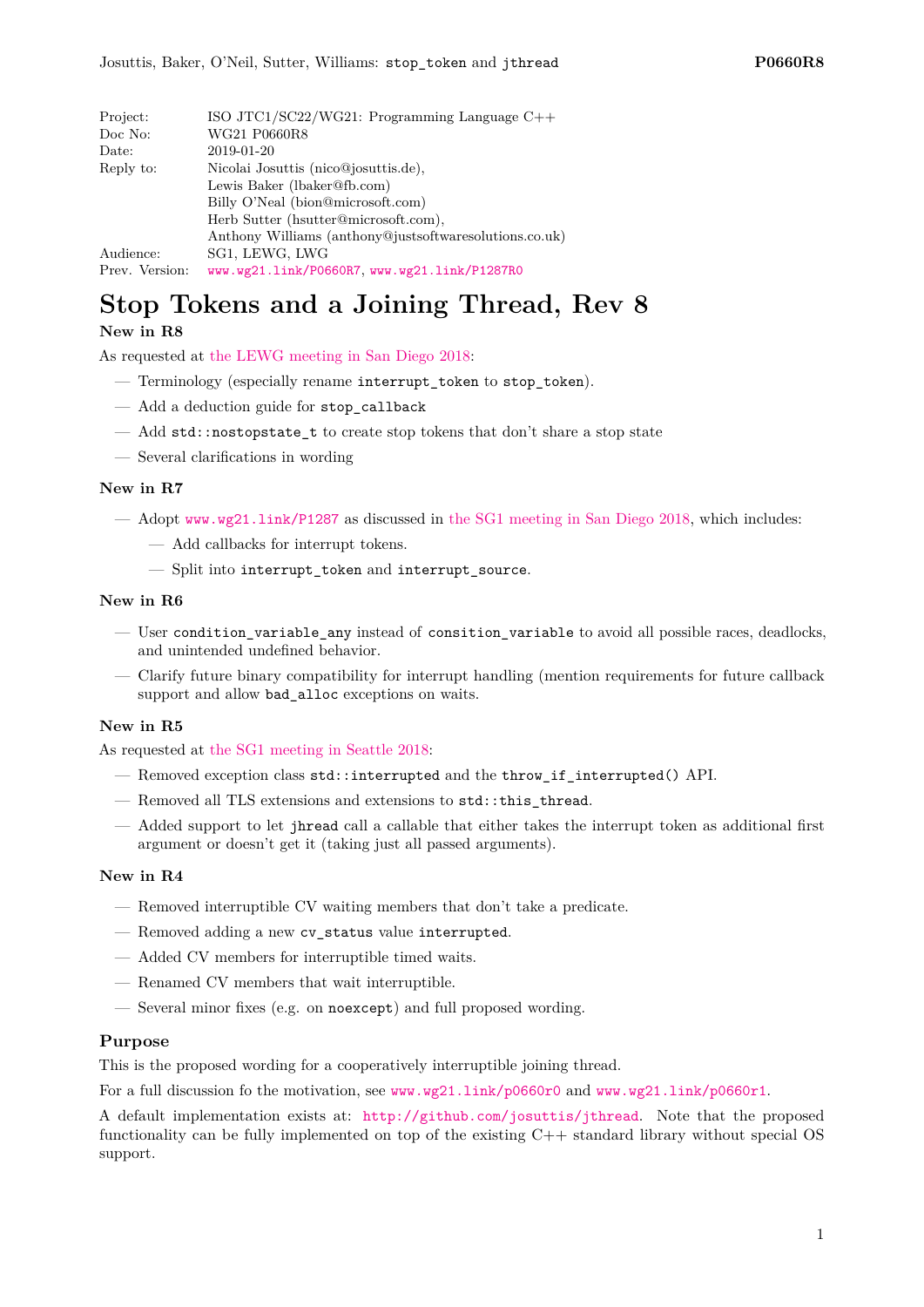### **Basis examples**

— At the end of its lifetime a jthread automatically signals a request to stop the started thread (if still joinable) and joins:

```
void testJThreadWithToken()
{
    std::jthread t([] (std::stop_token stoken) {
                     while (!stoken.stop_requested()) {
                       //...
                     }
                   });
    //...
```
} *// jthread destructor signals requests to stop and therefore ends the started thread and joins*

The stop could also be explicitly requested with  $t$ . request\_stop().

— If the started thread doesn't take a stop token, the destructor still has the benefit of calling join() (if still joinable):

```
void testJThreadJoining()
{
    std::jthread t([] {
                        //...
                      });
    //...
} // jthread destructor calls join()
```
This is a significant improvement over std::thread where you had to program the following to get the same behavior (which is common in many scenarios):

```
void compareWithStdThreadJoining()
{
    std::thread t([] {
                      //...
                    });
    try {
      //...
    }
    catch (...) {
      j.join();
      throw; // rethrow
    }
    t.join();
}
```
— An extended CV API enables to interrupt CV waits using the passed stop token (i.e. interrupting the CV wait without polling):

```
void testInterruptibleCVWait()
{
  bool ready = false;
  std::mutex readyMutex;
  std::condition_variable_any readyCV;
  std::jthread t([&ready, &readyMutex, &readyCV] (std::stop_token st) {
                     while ( \ldots ) {
                       ...
                       {
                         std::unique_lock lg{readyMutex};
                         readyCV.wait_until(lg,
                                              [&ready] {
                                                 return ready;
                                             },
                                             st); // also ends wait on stop request for st
                       }
                       ...
                     }
                   });
```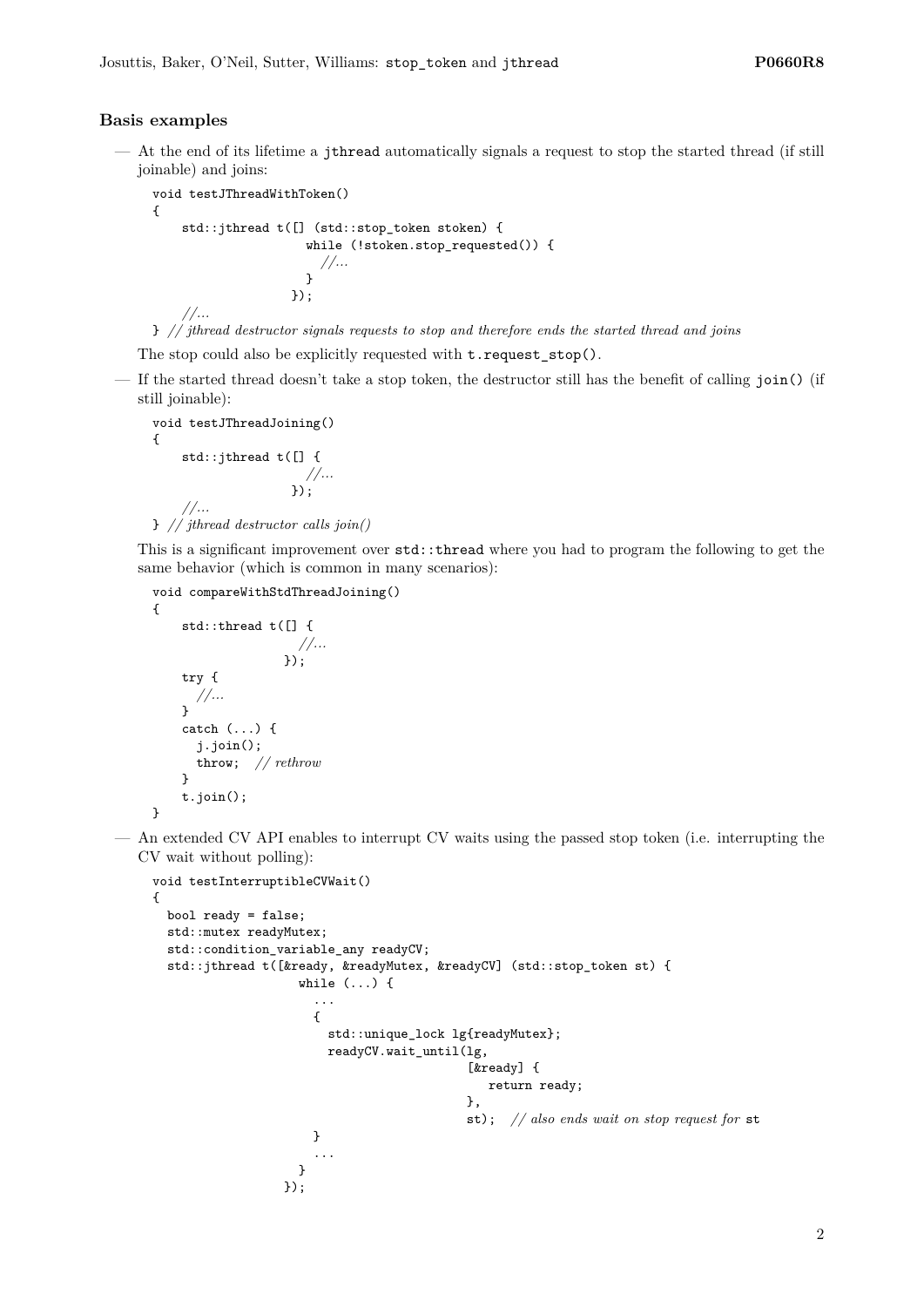... } *// jthread destructor signals stop request and therefore unblocks the CV wait and ends the started thread*

### **Feature Test Macro**

This is a new feature so that it shall have the following feature macro:

\_\_cpp\_lib\_jthread

### **Design Discussion**

### **Problems with "interrupt"**

Earlier versions of this paper used the names interrupt token, interrupt source and interrupt callback to refer to the abstraction used to signal interrupt.

However, the term "interrupt" already has common usage in industry and typically refers to something which can be interrupted and then return back to the non-interrupted state.

For example, hardware interrupts are raised when some event happens and then once the interrupt is handled the system returns back to the non-interrupted state, allowing the interrupt to be raised again.

The boost::thread library also uses the term "interrupt" to refer to an operation that can be raised many times and when the interrupt is handled the state is reset back to non-interrupted.

This is different from the semantics of the abstraction proposed in this paper which has the semantics that once it has been signalled it never returns to the non-signalled state. Thus the term "interrupt" seems inappropriate and is likely to lead to confusion.

### **Alternative names**

There was some discussion in at LEWG at San Diego about alternative names for interrupt\_token and there were two candidates: cancellation token and stop token.

The term cancellation\_token has precedent in other C++ libraries. For example, Microsoft's PPL uses the names 'cancellation\_token', 'cancellation\_token\_source' and 'cancellation\_registration'.

The use of the "cancel" term also has precedent in the Networking TS which defines methods such as basic waitable timer::cancel() and basic socket::cancel() and makes use of std::errc::operation canceled as an error code in response to a request to cancel the operation.

However, some concerns were raised about the potential for confusion if a std::jthread::cancel() method were added as some may confuse this as somehow being related to the semantics of pthread\_cancel() which is able to cancel a thread at an arbitrary point rather than cooperatively at well-defined cancellation points.

A straw poll was taken in LEWG at San Diego and the group favoured stop\_token.

A suggestion was also made to introduce the use of the term "request" to more clearly communicate the asynchronous and cooperative nature of the abstraction. This suggestion has been adopted.

As a result the proposed names for the types and methods are now as follows:

```
class stop_token {
public:
  ...
  [[nodiscard]] bool stop_requested() const noexcept;
  [[nodiscard]] bool stop_possible() const noexcept;
\lambda:
class stop_source {
public:
  ...
  [[nodiscard]] bool stop_requested() const noexcept;
  [[nodiscard]] bool stop_possible() const noexcept;
  bool request_stop() const noexcept;
};
template<Invocable Callback>
class stop_callback {
public:
  ...
\}:
```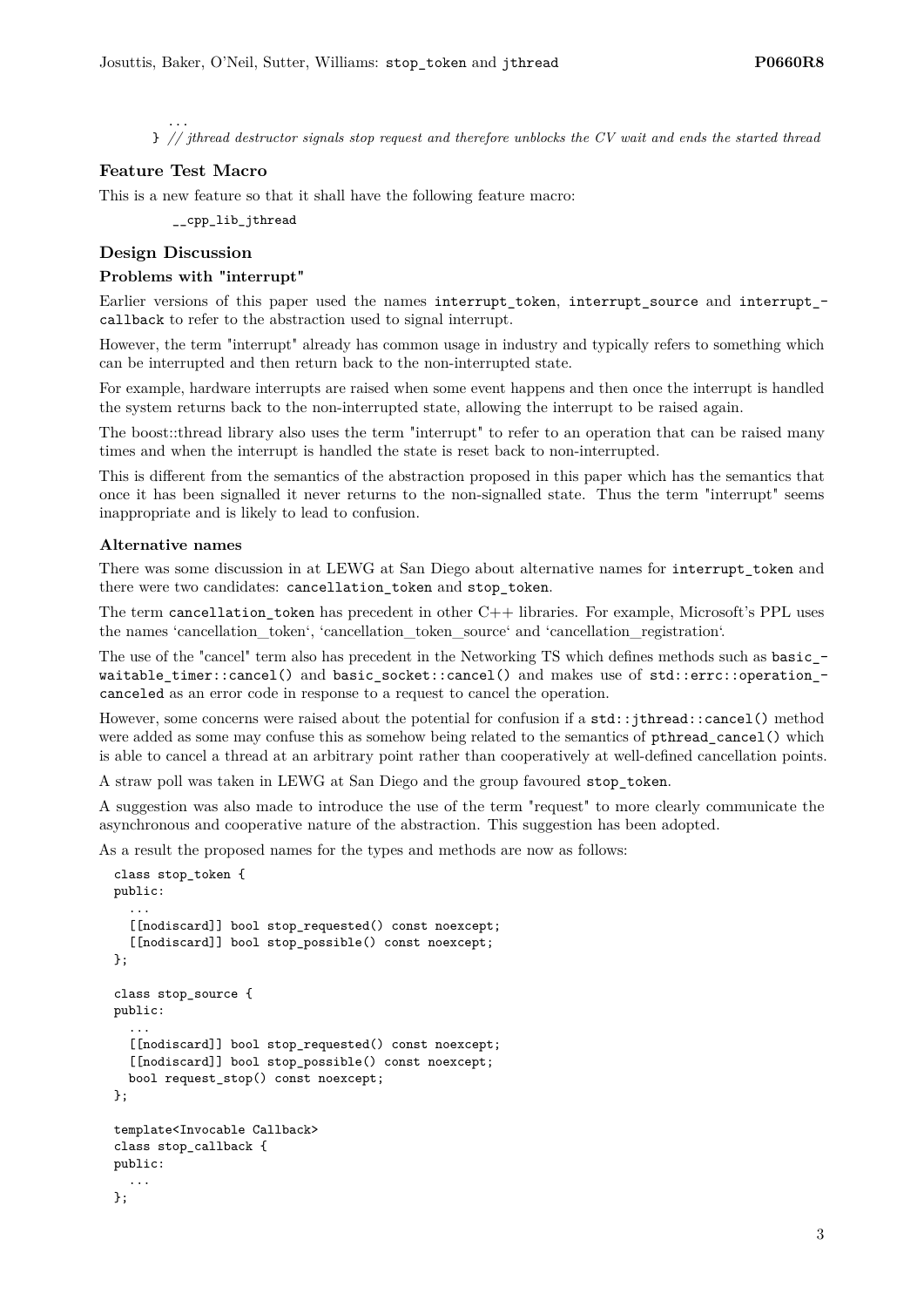### **Callback Registration/Deregistration**

An important capability for asynchronous use-cases for stop\_token is the ability to attach a callback to the stop token that will be called if a request to stop is made. The motivations for this are discussed in more detail in P1287R0.

Registration of a callback is performed by constructing a stop\_callback object, passing the constructor both a stop\_token and a Invocable object that is invoked if/when a call to request\_stop() is made.

For example:

```
void cancellable_operation(std::stop_token stoken = {})
{
  auto handle = begin{bmatrix} . & . \ . & . \ . \end{bmatrix}std::stop_callback cb{ stoken, [&] { cancel_operation(handle); }};
  ...
  auto result = end_operation(handle);
}
```
When a stop callback object is constructed, if the stop token has already received a request to stop then the callback is immediately invoked inside the constructor. Otherwise, the callback is registered with the stop token and is later invoked if/when some thread calls request stop() on an associated stop source.

The callback registration is guaranteed to be performed atomically. If there is a concurrent call to request\_ stop() from another thread then either the current thread will see the request to stop and immediately invoke the callback on the current thread or the other thread will see the callback registration and will invoke the callback before returning from request\_stop().

When the stop callback object is destructed the callback is deregistered from the list of callbacks associated with the stop\_token's shared state the callback is guaranteed not to be called after the stop\_callback destructor returns.

Note that there is a potential race here between the callback being deregistered and a call to request\_stop() being made on another thread which could invoke the callback. If the callback has not yet started executing on the other thread then the callback is deregistered and is never called. Otherwise, if the callback has already started executing on another thread then the call to stop\_callback() will block the current thread until the callback returns.

If the call to the stop\_callback destructor is made from within the the invocation of the callback on the same thread then the destructor does not block waiting for the callback to return as this would cause a deadlock. Instead, the destructor returns immediately without waiting for the callback to return.

### **Other Hints**

It is intentional that class  $\text{std}$ ::jthread supports the full API of  $\text{std}$ ::thread (i.e., by supporting to start the thread without taking a stop token as first parameter) to be able to replace any usage of std::thread by std::jthread without further code changes.

The terminology was carefully selected with the following reasons

- With a stop token we neither "interrupt" nor "cancel" something. We request a stop that cooperatively has to get handled.
- stop\_possible() helps to avoid adding new callbacks or checking for stop states. The name was selected to have a common and pretty self-explanatory name that is shared by both stop sources and stop\_tokens.

The deduction guide for stop\_callbacks enables constructing a stop\_callback with an lvalue callable:

auto lambda =  $[]$ {};

std::stop\_callback cb{ token, lambda }; *// captures by reference*

Adding a new callback is noexcept (unless moving the passed function throws).

### **Acknowledgements**

Thanks to all who incredibly helped me to prepare this paper, such as all people in the C++ concurrency and library working group. Especially, we want to thank: Hans Boehm, Olivier Giroux, Pablo Halpern, Howard Hinnant, Alisdair Meredith, Gor Nishanov, Tony Van Eerd, Ville Voutilainen, and Jonathan Wakely.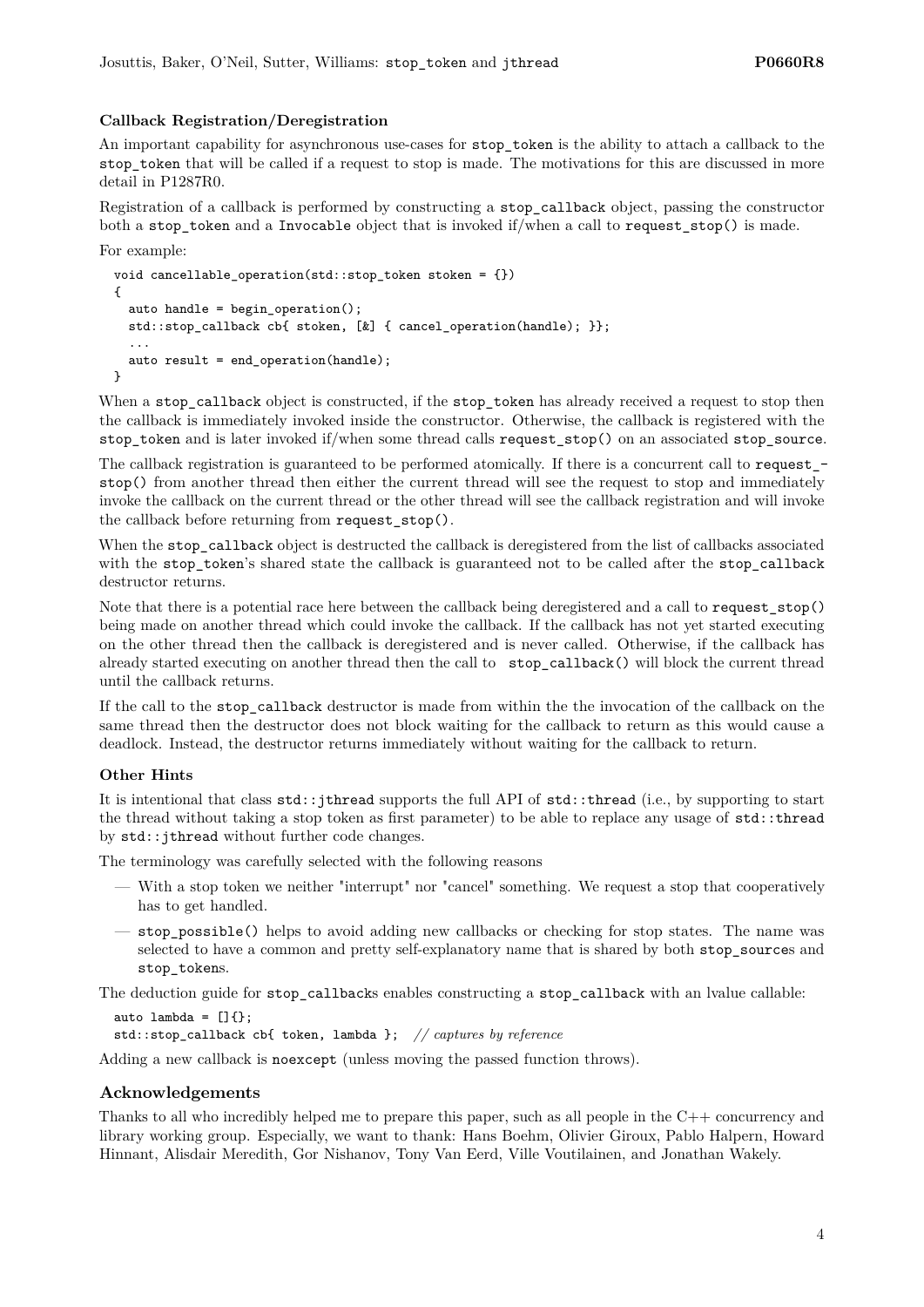## **Proposed Wording**

All against N4762.

[*Editorial note:* This proposal uses the LaTeX macros of the draft standard. To adopt it please ask for the LaTeX source code of the proposed wording. ]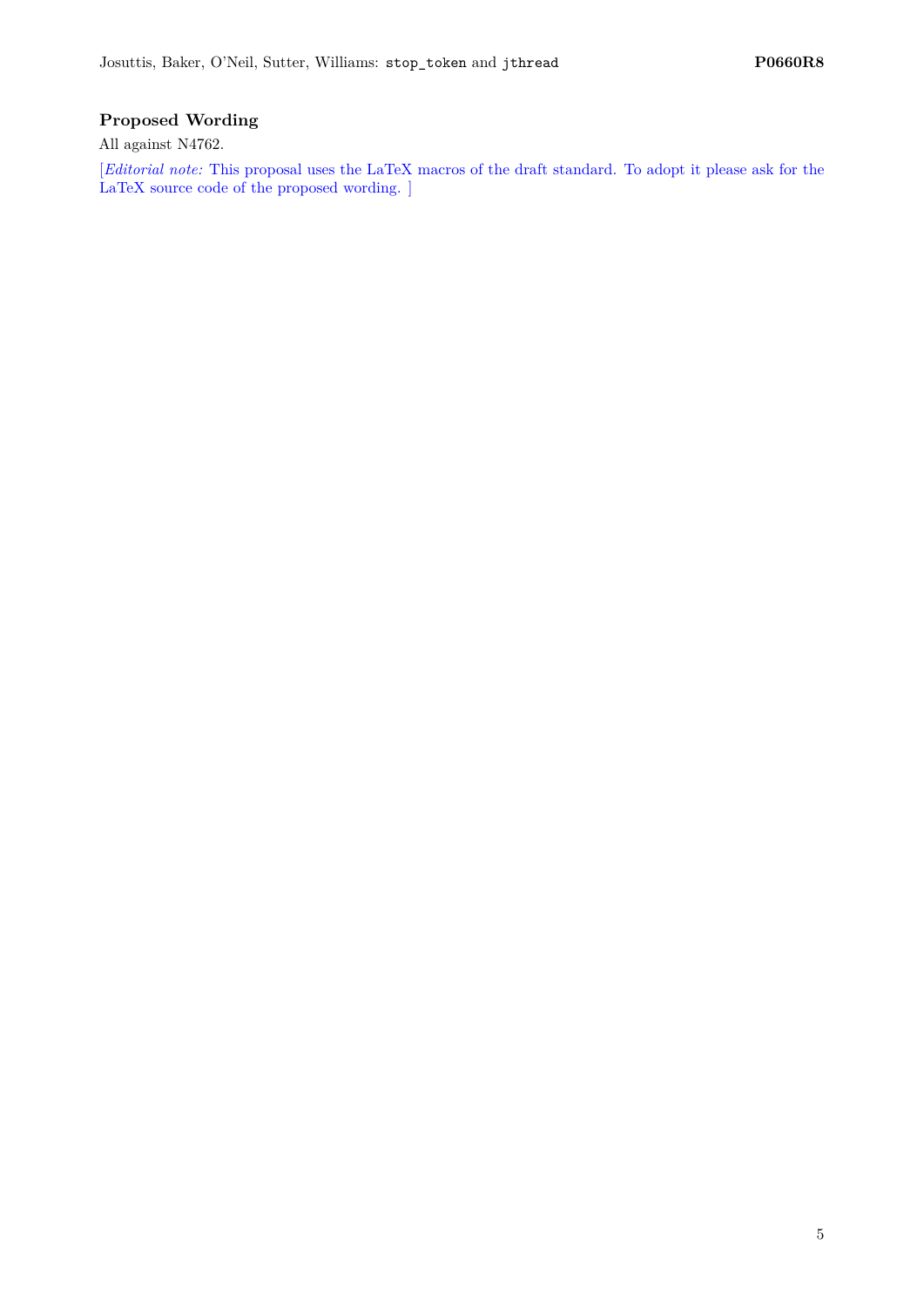# **30 Thread support library [thread]**

# **30.1 General [jthread.general]**

<sup>1</sup> The following subclauses describe components to create and manage threads (**??**), perform mutual exclusion, and communicate conditions and values between threads, as summarized in Table [1.](#page-5-0)

|      | Subclause           | Header(s)                                 |
|------|---------------------|-------------------------------------------|
| 30.2 | Requirements        |                                           |
| 30.3 | Threads             | <thread></thread>                         |
| 30.4 | <b>Stop Tokens</b>  | <stop_token></stop_token>                 |
| 30.5 | Joining Threads     | <jthread></jthread>                       |
| 30.6 | Mutual exclusion    | $mutex$                                   |
|      |                     | <shared mutex=""></shared>                |
| 30.7 | Condition variables | <condition_variable></condition_variable> |
| 30.8 | Futures             | <future></future>                         |

<span id="page-5-0"></span>Table  $1$  — Thread support library summary

<span id="page-5-1"></span>**30.2 Requirements [thread.req]**

...

...

<span id="page-5-2"></span>**30.3 Threads [thread.threads]**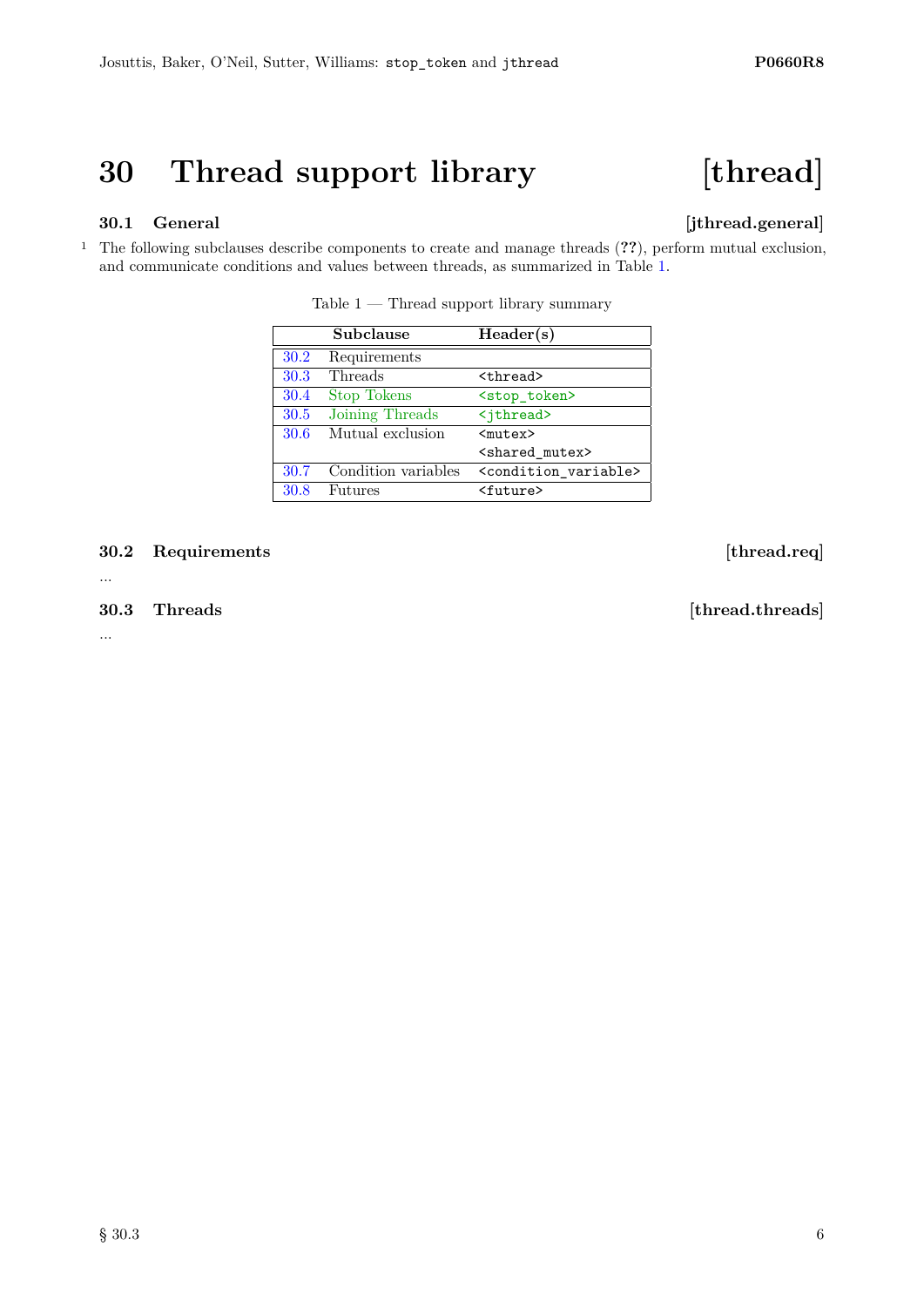### <span id="page-6-0"></span>**30.4 Stop Tokens** [thread.stop\_token]

### <sup>1</sup> [30.4](#page-6-0) describes components that can be used to asynchonously request an that an operation stop execution in a timely manner, typically because the result is no longer required.

- <sup>2</sup> A stop token can be passed to an operation which can either actively poll the token to check if there has been a request to stop or can register a callback using the stop\_callback class which will be called in the event that a request to stop is made. A request to stop can be made via any one of potentially multiple associated stop\_sources and this request will be visible to all associated stop\_tokens. Once a request to stop has been made it cannot be reverted and second and subsequent requests to stop are no-ops.
- <sup>3</sup> Callbacks registered via a stop\_callbacks object is called when a request to stop is first made by any of the stop\_source objects associated with the stop\_token used to construct the stop\_callback.
- <sup>4</sup> To support this, classes stop\_source, stop\_token and stop\_callback implement semantics of shared ownership of an associated atomic stop state. The last remaining owner of the stop state automatically releases the resources associated with the stop state.
- <sup>5</sup> Calls to request\_stop(), stop\_requested(), and stop\_possible() are atomic operations (6.8.2.1p3 **??**) on the shared stop state. Hence concurrent calls to these functions do not introduce data races. A call to request\_stop() that returns false (i.e. the first call) synchronizes with a call to stop\_requested() on an associated stop\_token or stop\_source that returns true.

### **30.4.1 Header <stop\_token> synopsis [thread.stop\_token.syn]**

```
namespace std {
  // 30.4.4 class stop_token
  class stop_token;
  // 30.4.3 class stop_source
 class stop_source;
  // 30.4.2 class stop_callback
 template <Invocable Callback>
    requires MoveConstructible<Callback>
  class stop_callback;
}
```
### <span id="page-6-1"></span>**30.4.2 Class stop\_callback [stop\_callback]**

1

```
namespace std {
  template <Invocable Callback>
    requires MoveConstructible<Callback>
  class stop_callback {
 public:
    // 30.4.2.1 create, destroy:
    explicit stop_callback(const stop_token& st, Callback&& cb)
        noexcept(std::is_nothrow_move_constructible_v<Callback>);
    explicit stop_callback(stop_token&& st, Callback&& cb)
        noexcept(std::is_nothrow_move_constructible_v<Callback>);
    ~stop_callback();
    stop_callback(const stop_callback&) = delete;
    stop_callback(stop_callback&&) = delete;
    stop_callback& operator=(const stop_callback&) = delete;
    stop_callback& operator=(stop_callback&&) = delete;
  private:
    // exposition only
    Callback callback;
 \lambda:
  template <typename Callback>
  stop_callback(const stop_token&, Callback&&) -> stop_callback<Callback>;
  template <typename Callback>
  stop_callback(stop_token&&, Callback&&) -> stop_callback<Callback>;
}
```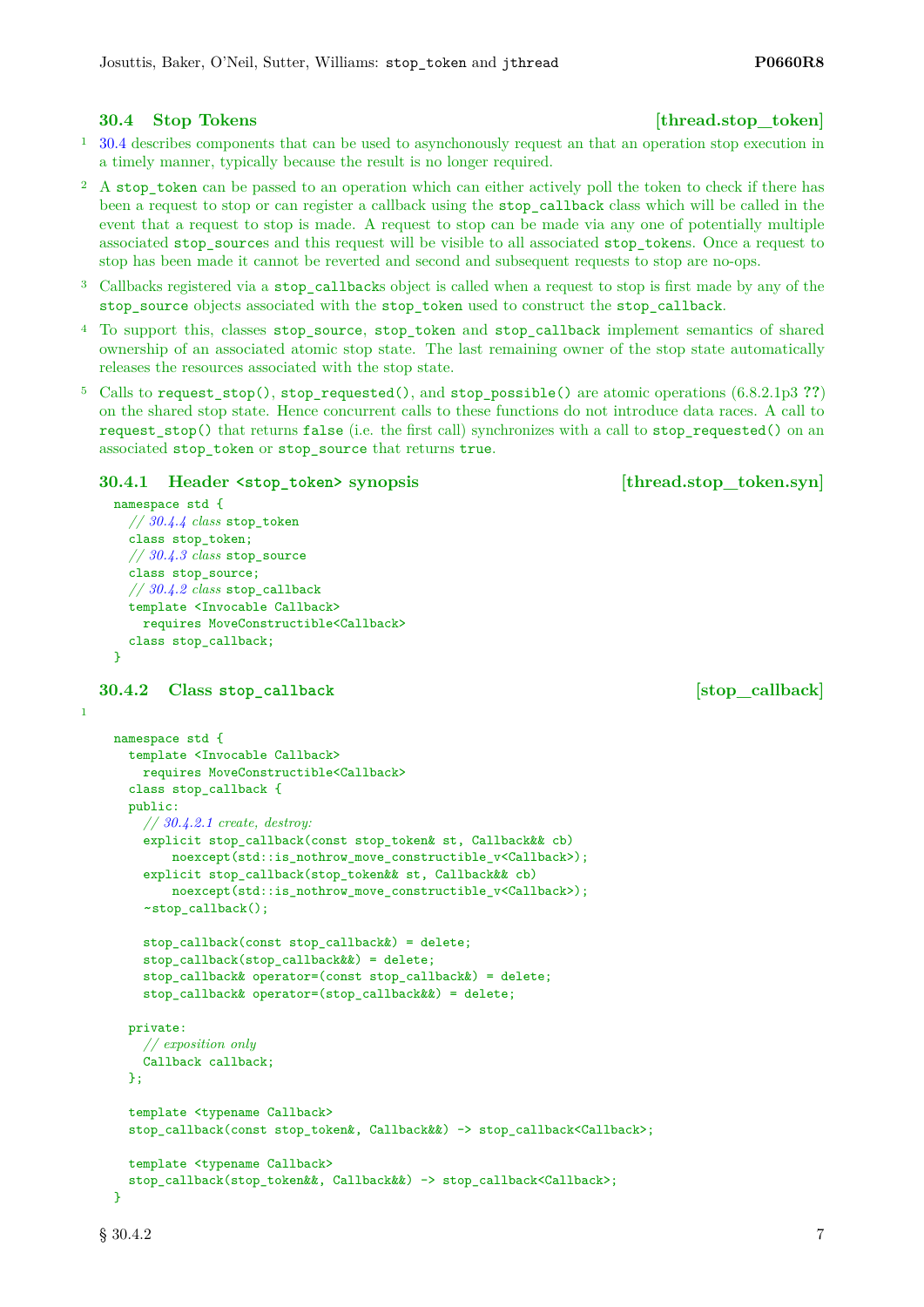```
template<typename _Callback>
 stop_callback(const stop_token&, _Callback&&) -> stop_callback< Callback>;
 template<typename _Callback>
 stop_callback(stop_token&&, _Callback&&) -> stop_callback<_Callback>;
30.4.2.1 stop_callback constructors and destructor [stop_callback.constr]
explicit stop_callback(const stop_token& st, Callback&& cb)
```

```
noexcept(std::is_nothrow_move_constructible_v<Callback>);
explicit stop callback(stop token&& st, Callback&& cb)
 noexcept(std::is_nothrow_move_constructible_v<Callback>);
```
<sup>1</sup> *Effects:* Initialises callback with static\_cast<Callback&&>(cb). If st.stop\_requested() is true then immediately invokes static\_cast<Callback&&>(callback) with zero arguments on the current thread before the constructor returns. Otherwise, the callback is registered with the shared stop state of st such that static\_cast<Callback&&>(callback) is invoked by first call to src.request\_stop() on a stop\_source instance, src, that references the same atomic stop state as st. If invoking the callback throws an unhandled exception then  $std:$ : terminate() is called. *Throws:* Any exception thrown by the initialization of callback.

~stop\_callback();

- 
- <sup>3</sup> *Effects:* Deregisters the callback from the associated atomic stop state. If callback is concurrently executing on another thread then the destructor shall block until the invocation of callback returns before calling callback's destructor. The destructor shall not block waiting for the execution of another callback registered with the same atomic stop state to finish. A subsequent call to src.request\_stop() on a stop\_source, src, with the same associated stop state shall not invoke callback once the destructor has returned.

### <span id="page-7-0"></span>**30.4.3** Class stop source **but a state of stop-source [stop\_source]**

<sup>1</sup> The class stop\_source implements the semantics of signaling a request to stop to stop\_tokens [\(30.4.4\)](#page-9-0) sharing the same atomic stop state. All stop sources sharing the same atomic stop state can request a stop. Once a request to stop has been made it cannot be undone. A subsequent request to stop is a no-op.

```
namespace std {
  // 30.4.3.1 no-shared-stop-state indicator
  struct nostopstate_t{see below };
  inline constexpr nostopstate_t nostopstate(unspecified );
  class stop_source {
  public:
    // 30.4.3.2 create, copy, destroy:
    stop_source();
    explicit stop_source(nullptr_t) noexcept;
    stop_source(const stop_source&) noexcept;
    stop_source(stop_source&&) noexcept;
    stop_source& operator=(const stop_source&) noexcept;
    stop_source& operator=(stop_source&&) noexcept;
    ~stop_source();
    void swap(stop_source&) noexcept;
    // 30.4.3.6 stop handling:
    [[nodiscard]] stop_token get_token() const noexcept;
    [[nodiscard]] bool stop_possible() const noexcept;
    [[nodiscard]] bool stop_requested() const noexcept;
    bool request_stop() const noexcept;
    friend bool operator== (const stop_source& lhs, const stop_source& rhs) noexcept;
    friend bool operator!= (const stop_source& lhs, const stop_source& rhs) noexcept;
  \lambda:
}
```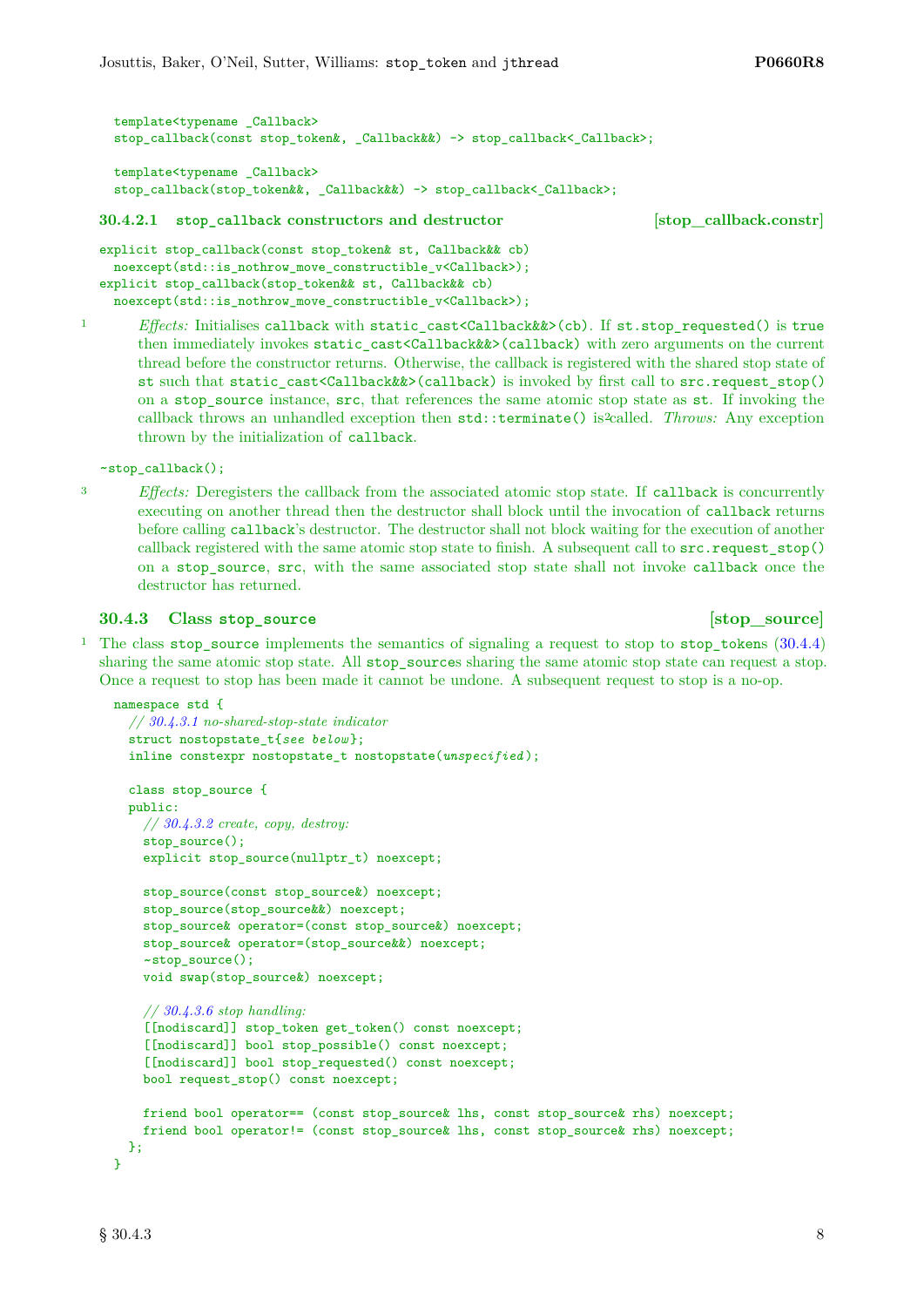### <span id="page-8-0"></span>**30.4.3.1 No-shared-stop-state indicator [stop\_source.nostopstate]**

struct nostopstate\_t{*see below* }; inline constexpr nostopstate\_t nullopt(*unspecified* );

- <sup>1</sup> The struct nostopstate\_t is an empty class type used as a unique type to indicate the state of not containing a shared stop state for stop\_source objects. In particular, stop\_source has a constructor with nostopstate\_t as a single argument; this indicates that a stop source object not sharing a stop state shall be constructed.
- <sup>2</sup> Type nostopstate\_t shall not have a default constructor or an initializer-list constructor, and shall not be an aggregate.

### <span id="page-8-1"></span>**30.4.3.2 stop\_source constructors [stop\_source.constr]**

stop\_source();

- <sup>1</sup> *Effects:* Constructs a new stop\_source object that can be used to request stops.
- $2$  *Ensures:* stop possible() == true and stop requested() == false.
- <sup>3</sup> *Throws:* bad\_alloc If memory could not be allocated for the shared atomic stop state.

### explicit stop\_source(nullptr\_t) noexcept;

- <sup>4</sup> *Effects:* Constructs a new stop\_source object that can't be used to request stops. [*Note*: Therefore, no resources have to be associated for the state. *— end note*]
- 5 *Ensures:* stop possible() == false.

### stop\_source(const\_stop\_source&\_rhs) noexcept;

- <sup>6</sup> *Effects:* If rhs.stop\_possible() == true, constructs an stop\_source that shares the ownership of the stop state with rhs.
- <sup>7</sup> *Ensures:* stop\_possible() == rhs.stop\_possible() and stop\_requested() == rhs.stop\_requested() and  $*$ this  $==$  rhs.

stop\_source(stop\_source&& rhs) noexcept;

- <sup>8</sup> *Effects:* Move constructs an object of type stop source from rhs.
- <sup>9</sup> *Ensures:* \*this shall contain the old value of rhs and rhs.stop\_possible() == false.

### **30.4.3.3 stop** source destructor **but in the source.destready in the source.destready in the source.destready in the source.destready in the source.destready in the source.destready in the source.destready in the source**

~stop\_source();

<sup>1</sup> *Effects:* If stop\_possible() and \*this is the last owner of the stop state, releases the resources associated with the stop state.

### **30.4.3.4 stop** source assignment **assignment assignment assignment assignment assignment**

stop\_source& operator=(const stop\_source& rhs) noexcept;

<sup>1</sup> *Effects:* Equivalent to: stop\_source(rhs).swap(\*this);

```
2 Returns: *this.
```
### stop\_source& operator=(stop\_source&& rhs) noexcept;

- <sup>3</sup> *Effects:* Equivalent to: stop\_source(std::move(rhs)).swap(\*this);
- <sup>4</sup> *Returns:* \*this.

### **30.4.3.5 stop\_source swap [stop\_source.swap]**

void swap(stop\_source& rhs) noexcept;

<sup>1</sup> *Effects:* Swaps the state of \*this and rhs.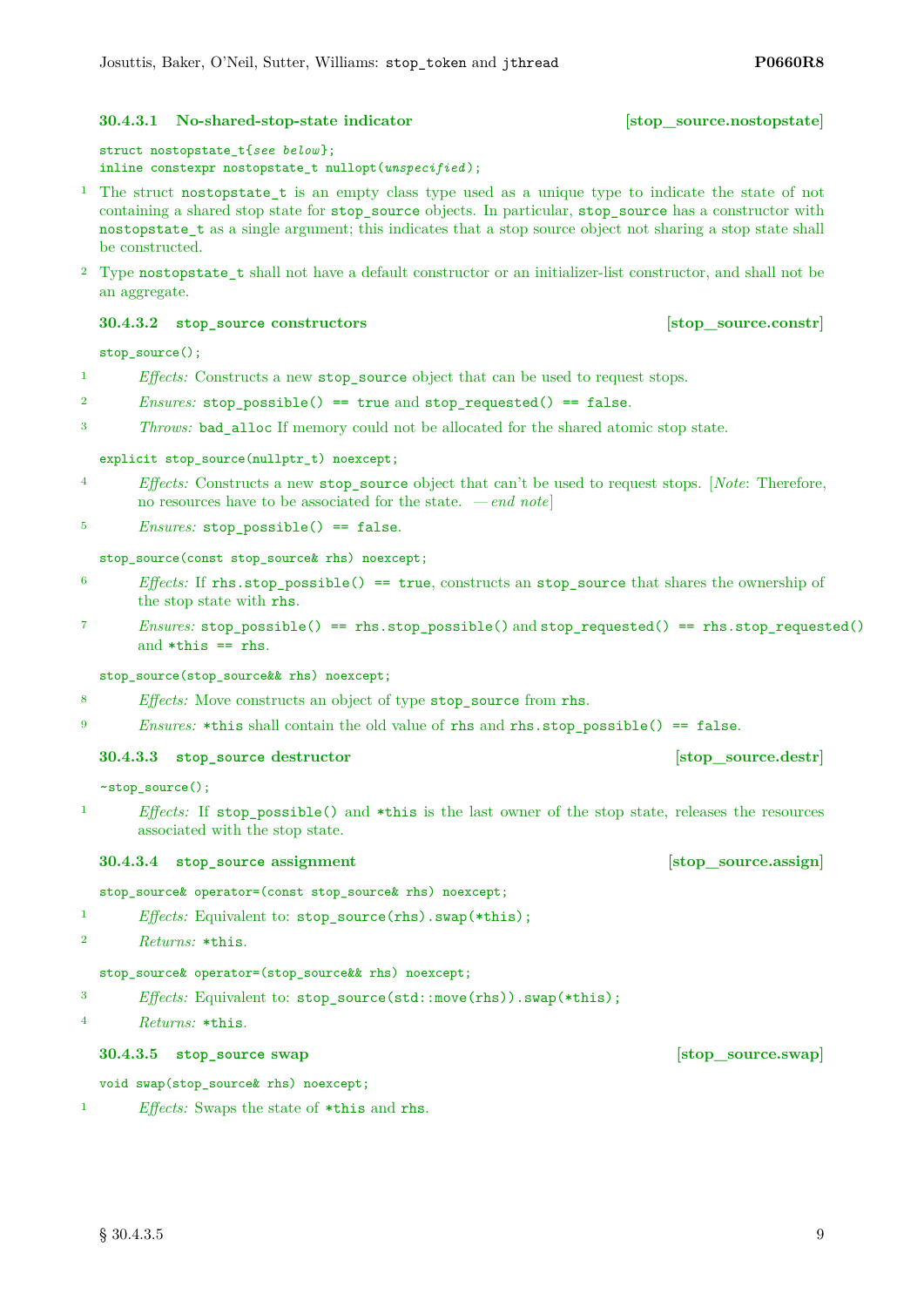### $\S 30.4.4$  10

[[nodiscard]] stop\_token get\_token() const noexcept;

- <sup>1</sup> *Effects:* If  $!\text{stop\_possible}()$ , constructs an stop\_token object that does not share a stop state. Otherwise, constructs an stop\_token object st that shares the ownership of the stop state with \*this.
- <sup>2</sup> *Ensures:* stop\_possible() == st.stop\_possible() and stop\_requested() == st.stop\_requested().

[[nodiscard]] bool stop\_possible() const noexcept;

<sup>3</sup> *Returns:* true if the stop source can be used to request stops. [*Note*: Returns false if the object was created with the nullptr or the values were moved away. *— end note*]

[[nodiscard]] bool stop\_requested() const noexcept;

<sup>4</sup> *Returns:* true if stop\_possible() and request\_stop() was called by one of the owners.

bool request\_stop() const noexcept;

- <sup>5</sup> *Effects:* If !stop possible() or stop requested() the call has no effect. Otherwise, requests a stop so that stop requested() == true and all registered callbacks are synchronously called. [*Note*: Requesting a stop includes notifying all condition variables of type condition\_variable\_any temporarily registered during an interruptable wait (**??**) *— end note*]
- <sup>6</sup> *Ensures:* !stop\_possible() || stop\_requested()
- <sup>7</sup> *Returns:* The value of stop\_requested() prior to the call.

**30.4.3.7 stop\_source comparisons [stop\_source.cmp]**

bool operator== (const stop\_source& lhs, const stop\_source& rhs) noexcept;

<sup>1</sup> *Returns:* !lhs.stop\_possible() && !rhs.stop\_possible() or whether lhs and rhs refer to the same stop state (copied or moved from the same initial stop\_source object).

bool operator!= (const stop\_source& lhs, const stop\_source& rhs) noexcept;

<sup>2</sup> *Returns:* !(lhs==rhs).

### <span id="page-9-0"></span>**30.4.4** Class stop token **bluesses [stop\_token]**

<sup>1</sup> The class stop\_token provides an interface for querying whether a request to stop has been made (stop\_ requested()) or can ever be made (stop\_possible()) from an associated stop\_source object. A stop\_ token can also be passed to a stop\_callback constructor to register a callback to be called when a request to stop has been made from an associated stop\_source.

```
namespace std {
  class stop_token {
 public:
    // 30.4.4.1 create, copy, destroy:
    stop_token() noexcept;
    stop token(const stop token&) noexcept;
    stop_token(stop_token&&) noexcept;
    stop_token& operator=(const stop_token&) noexcept;
    stop_token& operator=(stop_token&&) noexcept;
    ~stop_token();
    void swap(stop_token&) noexcept;
    // 30.4.4.5 stop handling:
    [[nodiscard]] bool stop_requested() const noexcept;
    [[nodiscard]] bool stop_possible() const noexcept;
    friend bool operator== (const stop_token& lhs, const stop_token& rhs) noexcept;
    friend bool operator!= (const stop_token& lhs, const stop_token& rhs) noexcept;
  };
}
```
<span id="page-9-1"></span>**30.4.3.6 stop\_source members [stop\_source.mem]**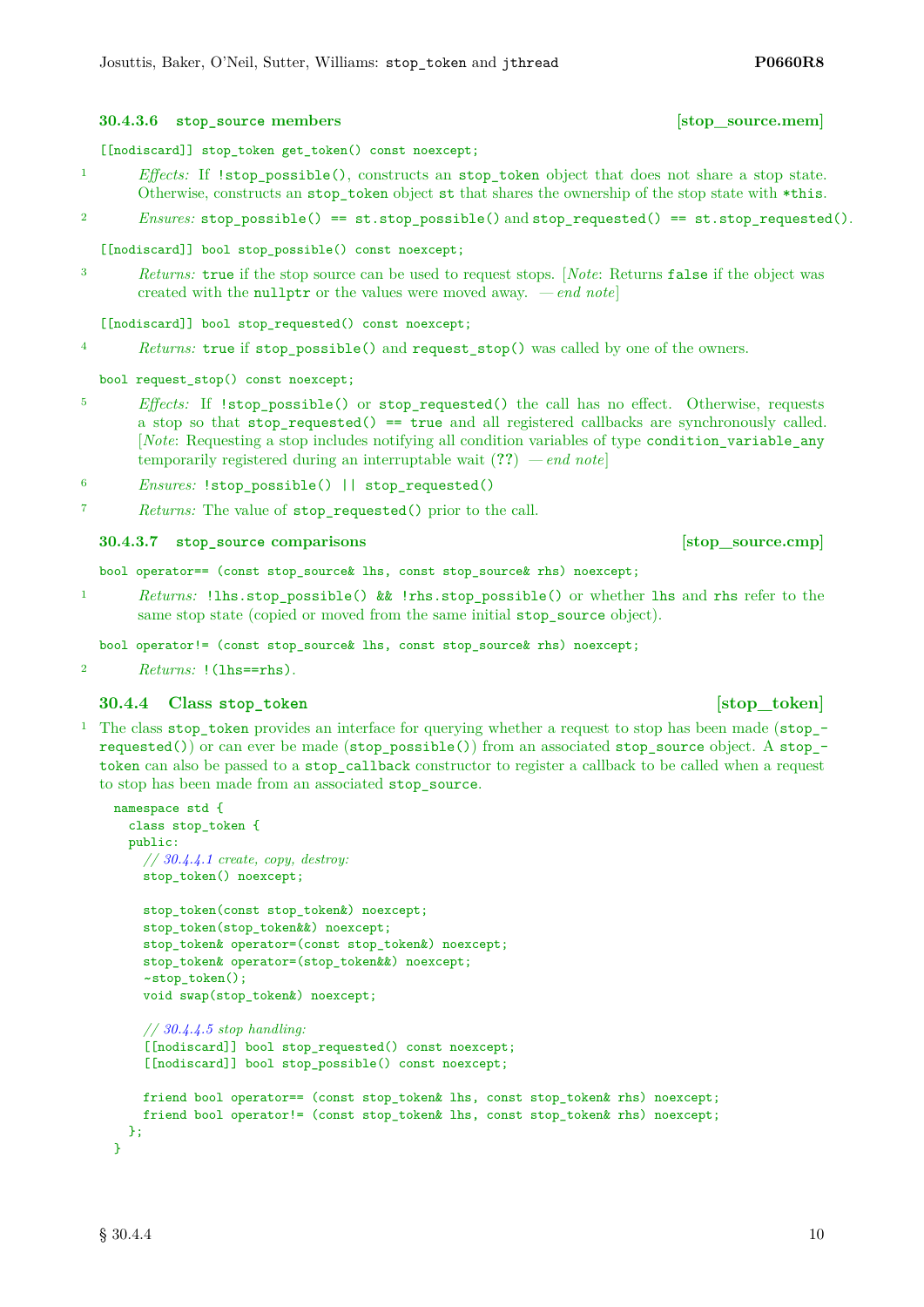### $\S 30.4.4.6$  11

### <span id="page-10-0"></span>**30.4.4.1 stop\_token constructors [stop\_token.constr]**

### stop\_token() noexcept;

- <sup>1</sup> *Effects:* Constructs a new stop\_token object that can never receive a request to stop. [*Note*: Therefore, no resources have to be associated for the state. *— end note*]
- <sup>2</sup> *Ensures:* stop\_possible() == false and stop\_requested() == false.

stop\_token(const stop\_token& rhs) noexcept;

- <sup>3</sup> *Effects:* If rhs.stop\_possible() == false, constructs a stop\_token object that can never receive a request to stop. Otherwise, constructs an stop\_token that shares the ownership of the stop state with rhs.
- <sup>4</sup> *Ensures:* stop\_possible() == rhs.stop\_possible() and stop\_requested() == rhs.stop\_requested() and  $*$ this  $==$  rhs.

stop\_token(stop\_token&& rhs) noexcept;

- <sup>5</sup> *Effects:* Move constructs an object of type stop\_token from rhs.
- $6$  *Ensures:* \*this shall contain the old value of rhs and rhs.stop possible() == false.

### **30.4.4.2 stop\_token destructor [stop\_token.destr]**

~stop\_token();

<sup>1</sup> *Effects:* If \*this is the last owner of the atomic stop state, releases the resources associated with the atomic stop state.

### **30.4.4.3 stop\_token assignment assignment assignment assignment assignment assignment**

stop\_token& operator=(const stop\_token& rhs) noexcept;

- <sup>1</sup> *Effects:* Equivalent to: stop\_token(rhs).swap(\*this);
- <sup>2</sup> *Returns:* \*this.

### stop\_token& operator=(stop\_token&& rhs) noexcept;

- <sup>3</sup> *Effects:* Equivalent to: stop\_token(std::move(rhs)).swap(\*this);
- <sup>4</sup> *Returns:* \*this.

### **30.4.4.4 stop\_token swap [stop\_token.swap]**

void swap(stop\_token& rhs) noexcept;

<sup>1</sup> *Effects:* Swaps the state of \*this and rhs.

### <span id="page-10-1"></span>**30.4.4.5 stop\_token members [stop\_token.mem]**

[[nodiscard]] bool stop requested() const noexcept;

<sup>1</sup> *Returns:* true if request stop() was called on and associated stop source, otherwise false. <sup>2</sup> *Synchronization:* If true is returned then synchronizes with the first call to request stop() on an associated stop\_source.

### [[nodiscard]] bool stop\_possible() const noexcept;

<sup>3</sup> *Returns:* false if a subsequent call to stop\_requested() will never return true. [*Note*: To return true either a call to request\_stop() on an associated stop\_source must have already been made or there must still be associated stop\_source objects in existence on which a call to request\_stop() could potentially be made in future. *— end note*]

### **30.4.4.6 stop\_token comparisons [stop\_token.cmp]**

bool operator== (const stop\_token& lhs, const stop\_token& rhs) noexcept;

<sup>1</sup> *Returns:* true if both lhs and rhs both have no shared stop state or refer to the same stop state (copied or moved from the same initial stop\_source object).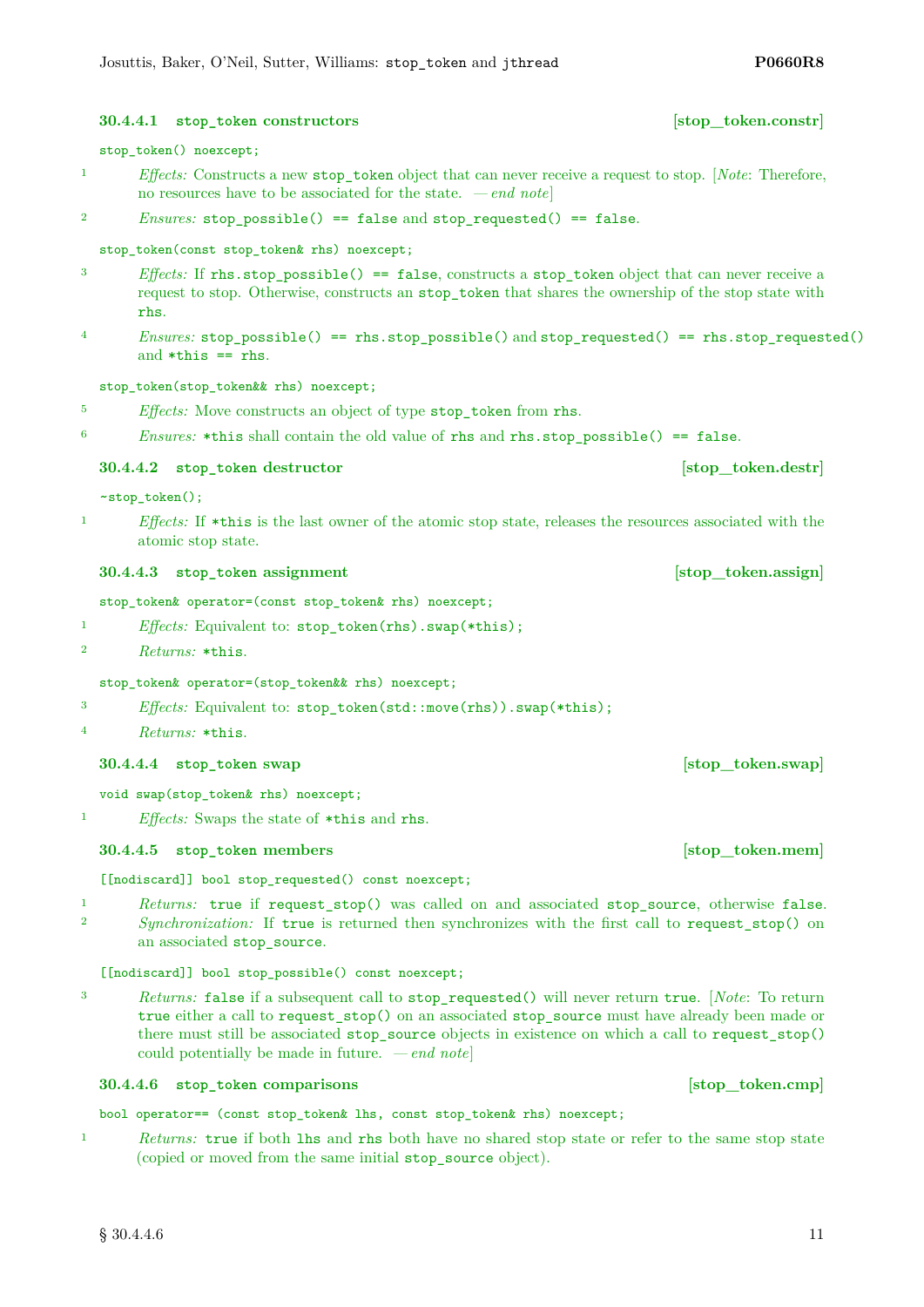bool operator!= (const stop\_token& lhs, const stop\_token& rhs) noexcept; <sup>2</sup> *Returns:* !(lhs==rhs).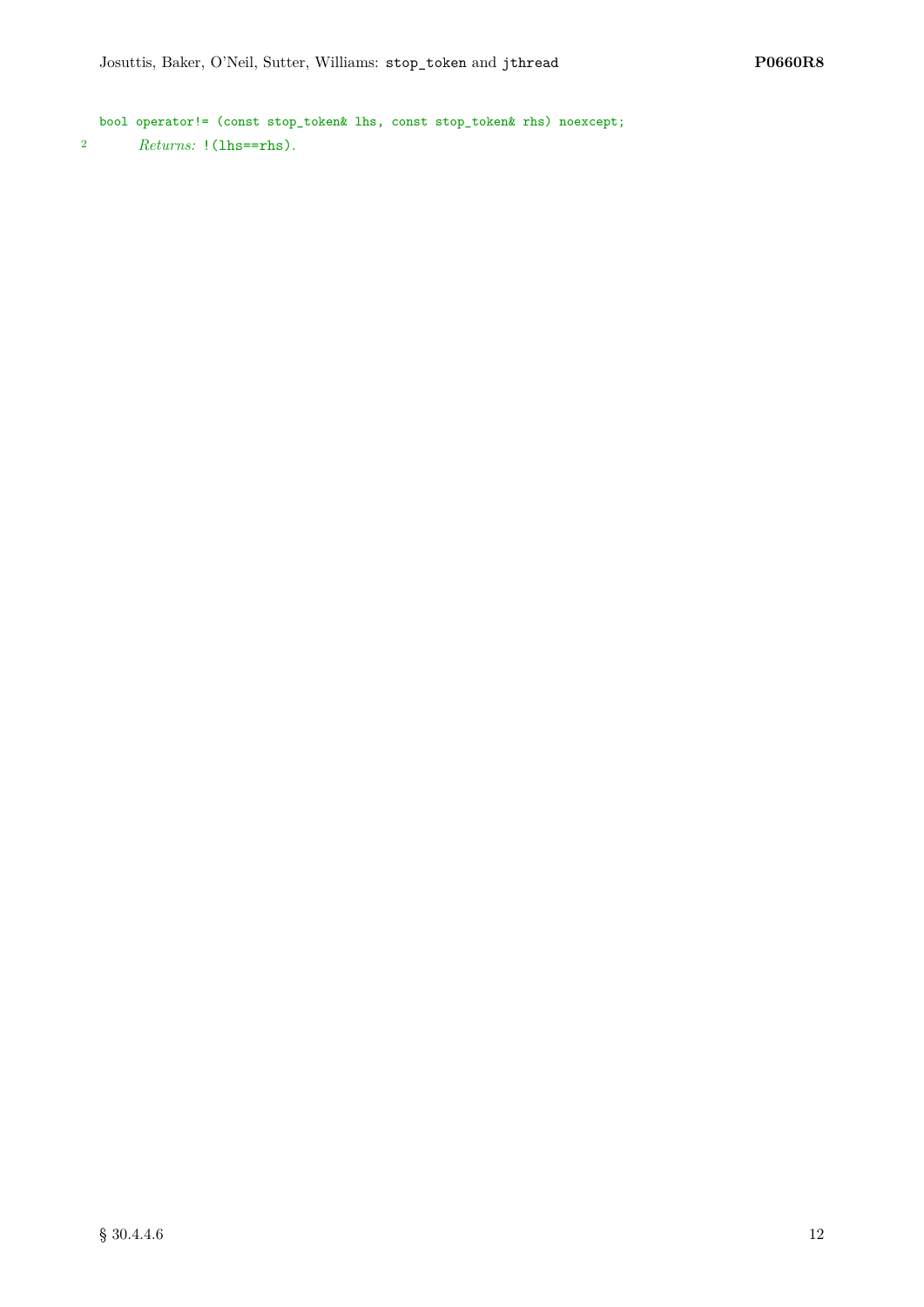### <span id="page-12-0"></span>**30.5 Joining Threads [thread.jthreads]**

<sup>1</sup> [30.5](#page-12-0) describes components that can be used to create and manage threads with the ability to request stops to cooperatively cancel the running thread.

### **30.5.1 Header <jthread> synopsis [thread.jthread.syn]**

```
#include <stop_token>
```

```
namespace std {
  // 30.5.2 class jthread
  class jthread;
  void swap(jthread& x, jthread& y) noexcept;
}
```
### <span id="page-12-1"></span>**30.5.2** Class jthread **b leader in the contract of the contract of the contract of the contract of the contract of the contract of the contract of the contract of the contract of the contract of the contract of the co**

<sup>1</sup> The class jthread provides a mechanism to create a new thread of execution. The functionality is the same as for class thread (**??**) with the additional ability to request a stop and to automatically join() the started thread.

```
[Editorial note: This color signals differences to class std::thread.]
```

```
namespace std {
 class jthread {
 public:
    // types
    using id = thread::id;using native_handle_type = thread::native_handle_type;
    // construct/copy/destroy
    jthread() noexcept;
    template<class F, class... Args> explicit jthread(F&& f, Args&&... args);
    ~jthread();
    jthread(const jthread&) = delete;
    jthread(jthread&&) noexcept;
    jthread& operator=(const jthread&) = delete;
    jthread& operator=(jthread&&) noexcept;
    // members
    void swap(jthread&) noexcept;
    bool joinable() const noexcept;
    void join();
    void detach();
    [[nodiscard]] id get_id() const noexcept;
    [[nodiscard]] native_handle_type native_handle(); // see ??
    // stop token handling
    [[nodiscard]] stop_token get_stop_source() const noexcept;
    [[nodiscard]] bool request_stop() noexcept;
    // static members
    [[nodiscard]] static unsigned int hardware_concurrency() noexcept;
  private:
    stop_token ssource; // exposition only
  };
```
### **30.5.2.1 jthread constructors [thread.jthread.constr]**

### jthread() noexcept;

<sup>1</sup> *Effects:* Constructs a jthread object that does not represent a thread of execution.

```
2 Ensures: get id() == id() and source.stop possible() == false.
```
}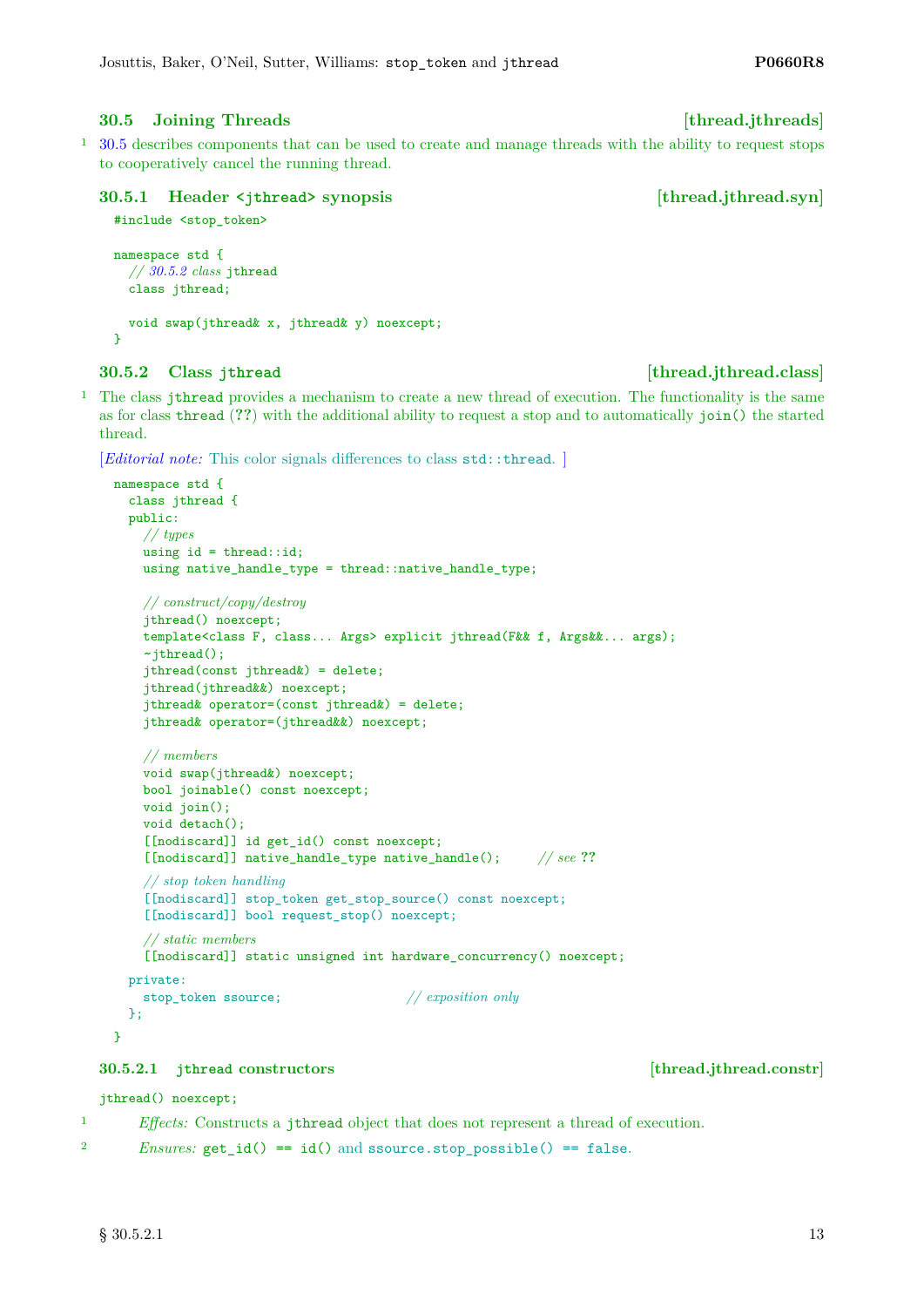template<class F, class... Args> explicit jthread(F&& f, Args&&... args);

- <sup>3</sup> *Requires:* F and each T*<sup>i</sup>* in Args shall satisfy the *Cpp17MoveConstructible* requirements. *INVOKE*( *DECAY\_COPY*(std::forward<F>(f)), ssource, *DECAY\_COPY*(std::forward<Args>(args))...) or *INVOKE*(*DECAY\_COPY*(std::forward<F>(f)), *DECAY\_COPY*(std::forward<Args>(args))...) (**??**) shall be a valid expression.
- <sup>4</sup> *Remarks:* This constructor shall not participate in overload resolution if remove cvref  $t\leq r$  is the same type as  $std::jthread$ .
- <sup>5</sup> *Effects:* Initializes ssource and constructs an object of type jthread. The new thread of execution executes *INVOKE*(*DECAY\_COPY*(std::forward<F>(f)), ssource.get\_token(),*DECAY\_COPY*( std::forward<Args>(args))...) if that expression is well-formed, otherwise *INVOKE*(*DECAY\_COPY*( std::forward<F>(f)), *DECAY\_COPY*(std::forward<Args>(args))...) with the calls to *DECAY\_- COPY* being evaluated in the constructing thread. Any return value from this invocation is ignored. [*Note*: This implies that any exceptions not thrown from the invocation of the copy of f will be thrown in the constructing thread, not the new thread. *— end note*] If the invocation with *INVOKE*() terminates with an uncaught exception, terminate() shall be called.
- <sup>6</sup> *Synchronization:* The completion of the invocation of the constructor synchronizes with the beginning of the invocation of the copy of f.
- <sup>7</sup> *Ensures:* get id() != id(). ssource.stop possible() == true. \*this represents the newly started thread. [*Note*: Note that the calling thread can request a stop only once, because it can't replace this stop token. *— end note*]
- <sup>8</sup> *Throws:* system\_error if unable to start the new thread.
- <sup>9</sup> *Error conditions:*
- $(9.1)$  resource unavailable try again the system lacked the necessary resources to create another thread, or the system-imposed limit on the number of threads in a process would be exceeded.

### jthread(jthread&& x) noexcept;

- <sup>10</sup> *Effects:* Constructs an object of type jthread from x, and sets x to a default constructed state.
- <sup>11</sup> *Ensures:* x.get\_id() == id() and get\_id() returns the value of x.get\_id() prior to the start of construction. ssource yields the value of x.ssource prior to the start of construction and x.ssource.stop\_possible() == false.

### **30.5.2.2 jthread destructor [thread.jthread.destr]**

 $~\sim$ jthread $()$ ;

<sup>1</sup> If joinable(), calls request\_stop() and join(). Otherwise, has no effects. [*Note*: Operations on \*this are not synchronized. *— end note*]

### **30.5.2.3 jthread assignment [thread.jthread.assign]**

### jthread& operator=(jthread&& x) noexcept;

- <sup>1</sup> *Effects:* If joinable(), calls request stop() and join(). Assigns the state of x to \*this and sets x to a default constructed state.
- *Physics:*  $x.get_id() == id()$  and  $get_id()$  returns the value of  $x.get_id()$  prior to the assignment. ssource yields the value of x.ssource prior to the assignment and  $x$ .ssource.stop\_possible() == false.
- <sup>3</sup> *Returns:* \*this.

### **30.5.2.4 jthread stop members [thread.jthread.stop]**

[[nodiscard]] stop\_token get\_stop\_source() const noexcept

<sup>1</sup> *Effects:* Equivalent to: return ssource;

[[nodiscard]] bool request\_stop() noexcept;

<sup>2</sup> *Effects:* Equivalent to: return ssource.request\_stop();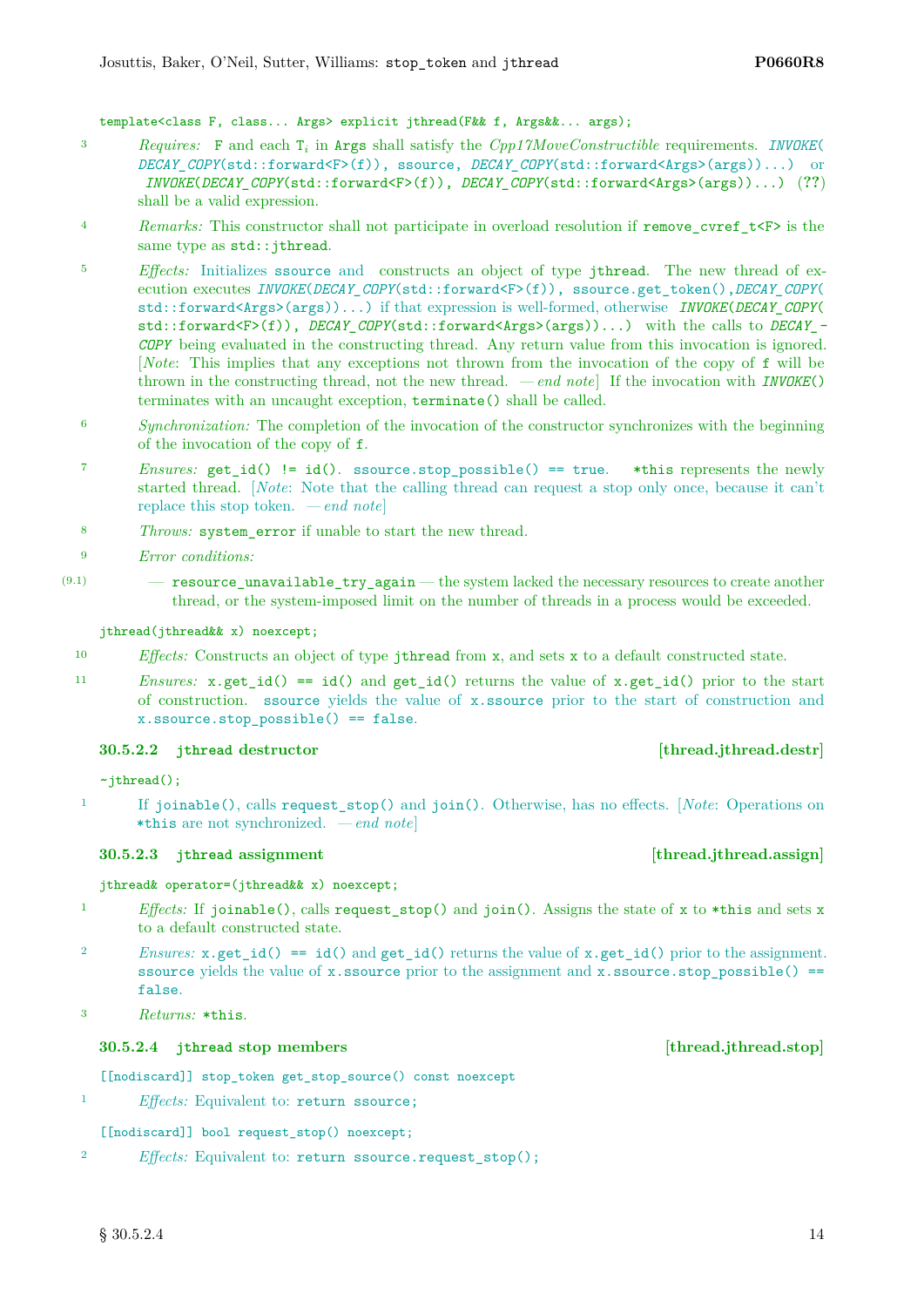```
30.6 Mutual exclusion [thread.mutex]
...
30.7 Condition variables and in the set of the condition \left[ thread.condition
...
30.7.1 Header <condition_variable> synopsis [condition_variable.syn]
...
30.7.2 Non-member functions [thread.condition.nonmember]
...
30.7.3 Class condition_variable [thread.condition.condvar]
...
30.7.4 Class condition_variable_any [thread.condition.condvarany]
...
 namespace std {
   class condition_variable_any {
   public:
     condition_variable_any();
     ~condition_variable_any();
     condition_variable_any(const condition_variable_any&) = delete;
     condition_variable_any& operator=(const condition_variable_any&) = delete;
     void notify_one() noexcept;
     void notify_all() noexcept;
     // 30.7.4.1 noninterruptable waits:
     template<class Lock>
       void wait(Lock& lock);
     template<class Lock, class Predicate>
       void wait(Lock& lock, Predicate pred);
     template<class Lock, class Clock, class Duration>
       cv_status wait_until(Lock& lock, const chrono::time_point<Clock, Duration>& abs_time);
     template<class Lock, class Clock, class Duration, class Predicate>
       bool wait_until(Lock& lock, const chrono::time_point<Clock, Duration>& abs_time,
                     Predicate pred);
     template<class Lock, class Rep, class Period>
       cv_status wait_for(Lock& lock, const chrono::duration<Rep, Period>& rel_time);
     template<class Lock, class Rep, class Period, class Predicate>
       bool wait_for(Lock& lock, const chrono::duration<Rep, Period>& rel_time, Predicate pred);
     // 30.7.4.2 stop_token waits:
     template <class Lock, class Predicate>
       bool wait_until(Lock& lock,
                     Predicate pred,
                     stop_token stoken);
     template <class Lock, class Clock, class Duration, class Predicate>
       bool wait_until(Lock& lock,
                     const chrono::time_point<Clock, Duration>& abs_time
                     Predicate pred,
                     stop_token stoken);
     template <class Lock, class Rep, class Period, class Predicate>
       bool wait_for(Lock& lock,
                    const chrono::duration<Rep, Period>& rel_time,
                    Predicate pred,
                    stop_token stoken);
   };
 }
```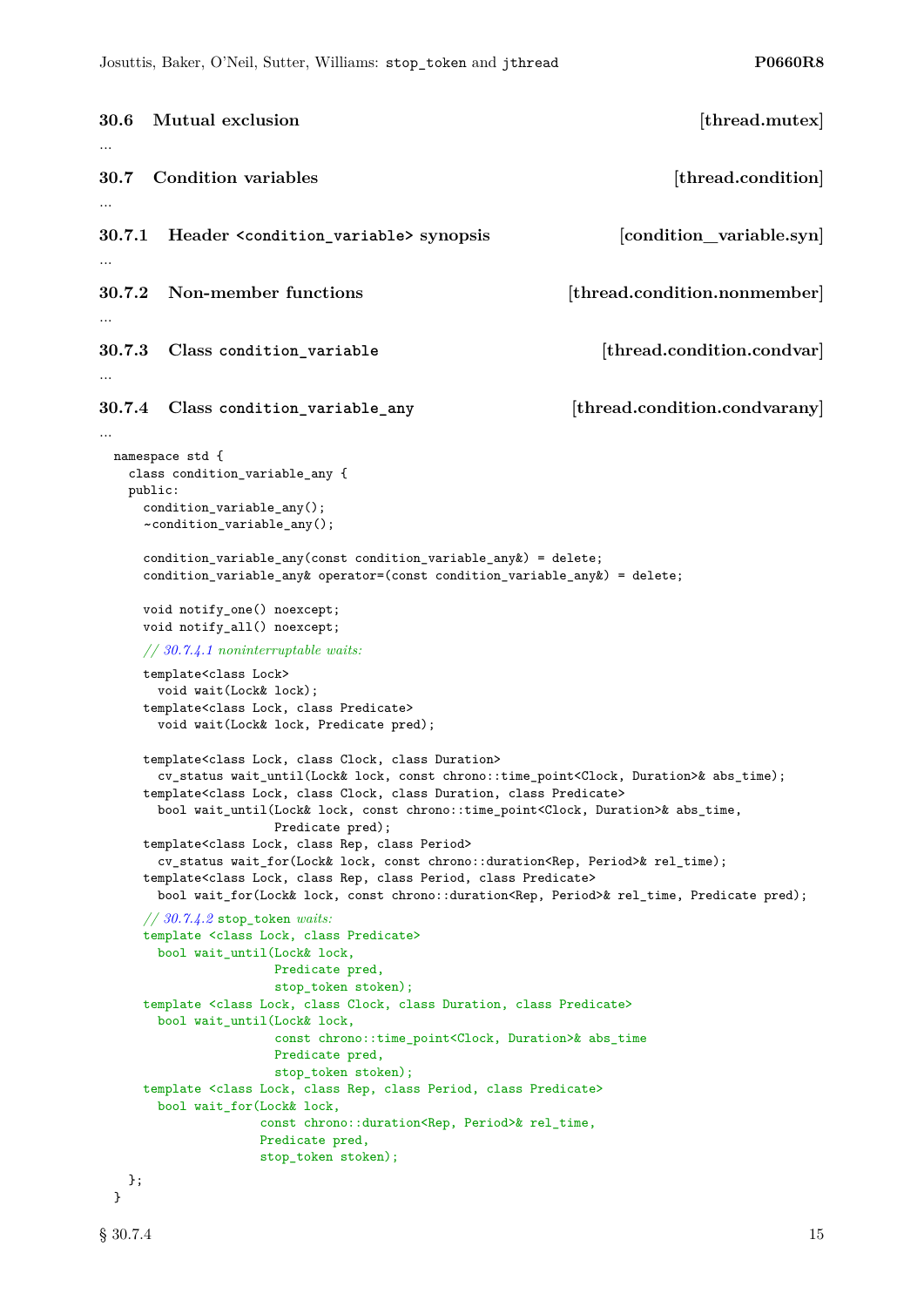condition\_variable\_any();

- <sup>1</sup> *Effects:* Constructs an object of type condition\_variable\_any.
- <sup>2</sup> *Throws:* bad\_alloc or system\_error when an exception is required (**??**).
- <sup>3</sup> *Error conditions:*
- $(3.1)$   $-$  resource\_unavailable\_try\_again  $-$  if some non-memory resource limitation prevents initialization.
- $(3.2)$  operation not permitted if the thread does not have the privilege to perform the operation.

~condition\_variable\_any();

<sup>4</sup> *Requires:* There shall be no thread blocked on \*this. [*Note*: That is, all threads shall have been notified; they may subsequently block on the lock specified in the wait. This relaxes the usual rules, which would have required all wait calls to happen before destruction. Only the notification to unblock the wait needs to happen before destruction. The user should take care to ensure that no threads wait on \*this once the destructor has been started, especially when the waiting threads are calling the wait functions in a loop or using the overloads of wait, wait\_for, or wait\_until that take a predicate. *— end note*]

<sup>5</sup> *Effects:* Destroys the object.

- void notify one() noexcept;
- <sup>6</sup> *Effects:* If any threads are blocked waiting for \*this, unblocks one of those threads.

```
void notify_all() noexcept;
```
<sup>7</sup> *Effects:* Unblocks all threads that are blocked waiting for \*this.

### <span id="page-15-0"></span>**30.7.4.1 Noninterruptable waits [thread.condvarany.wait]**

### template<class Lock> void wait(Lock& lock);

<sup>1</sup> *Effects:*

- $(1.1)$   $-$  Atomically calls lock.unlock() and blocks on \*this.
- (1.2) When unblocked, calls lock.lock() (possibly blocking on the lock) and returns.
- $(1.3)$  The function will unblock when requested by a call to notify\_one(), a call to notify\_all(), or spuriously.
	- <sup>2</sup> *Remarks:* If the function fails to meet the postcondition, terminate() shall be called (**??**). [*Note*: This can happen if the re-locking of the mutex throws an exception.  $\,-\,end\,note$
	- <sup>3</sup> *Ensures:* lock is locked by the calling thread.
	- <sup>4</sup> *Throws:* Nothing.

template<class Lock, class Predicate> void wait(Lock& lock, Predicate pred);

<sup>5</sup> *Effects:* Equivalent to:

while (!pred()) wait(lock);

### template<class Lock, class Clock, class Duration>

cv\_status wait\_until(Lock& lock, const chrono::time\_point<Clock, Duration>& abs\_time);

- <sup>6</sup> *Effects:*
- $(6.1)$  Atomically calls lock.unlock() and blocks on \*this.
- $(6.2)$  When unblocked, calls lock.lock() (possibly blocking on the lock) and returns.
- $(6.3)$  The function will unblock when requested by a call to notify\_one(), a call to notify\_all(), expiration of the absolute timeout (**??**) specified by abs\_time, or spuriously.
- $(6.4)$  If the function exits via an exception, lock.lock() shall be called prior to exiting the function.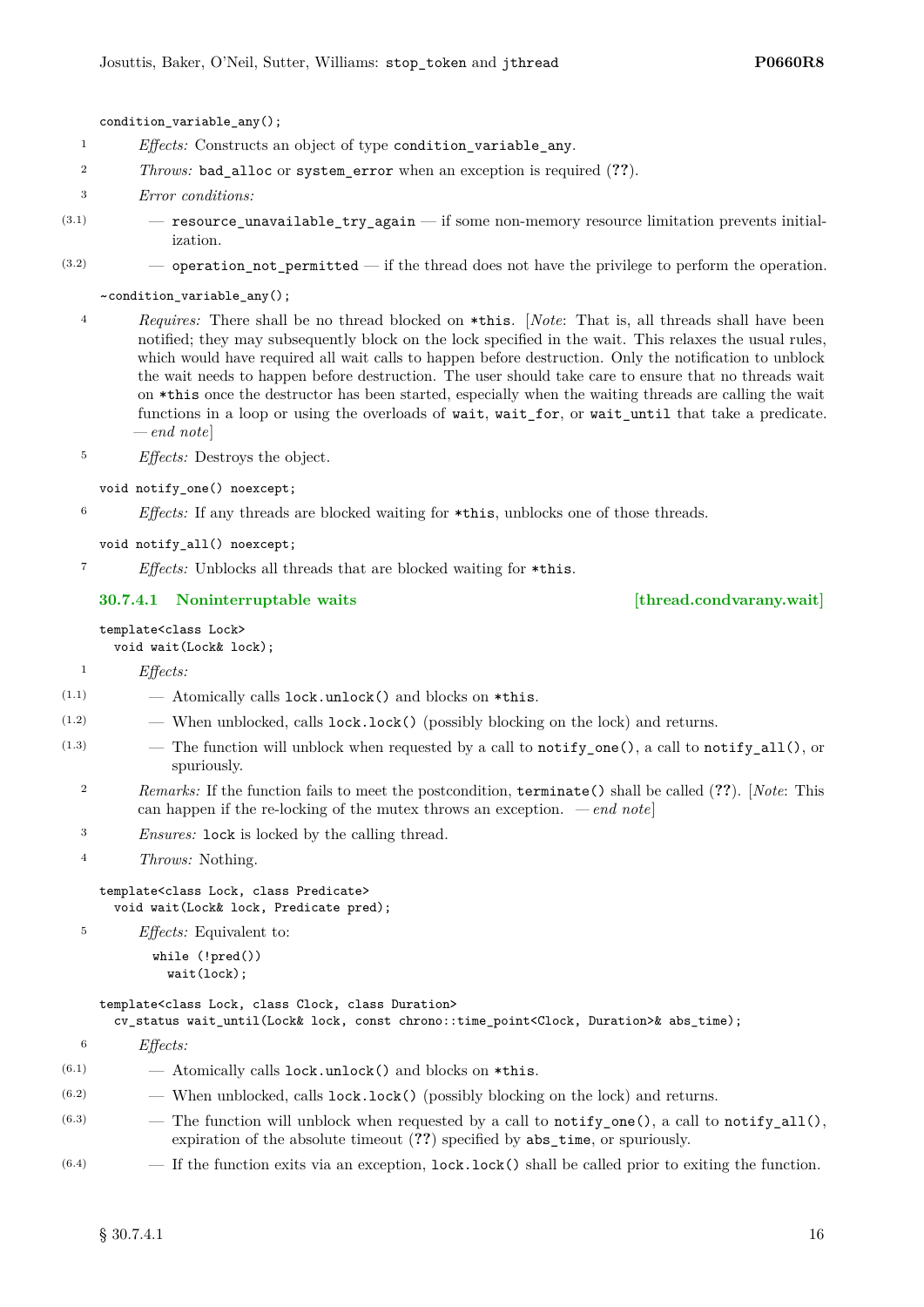- <sup>7</sup> *Remarks:* If the function fails to meet the postcondition, terminate() shall be called (**??**). [*Note*: This can happen if the re-locking of the mutex throws an exception. *— end note*]
- <sup>8</sup> *Ensures:* lock is locked by the calling thread.
- <sup>9</sup> *Returns:* cv\_status::timeout if the absolute timeout (**??**) specified by abs\_time expired, otherwise cv\_status::no\_timeout.
- <sup>10</sup> *Throws:* Timeout-related exceptions (**??**).

template<class Lock, class Rep, class Period> cv\_status wait\_for(Lock& lock, const chrono::duration<Rep, Period>& rel\_time);

<sup>11</sup> *Effects:* Equivalent to:

return wait\_until(lock, chrono::steady\_clock::now() + rel\_time);

- <sup>12</sup> *Returns:* cv\_status::timeout if the relative timeout (**??**) specified by rel\_time expired, otherwise cv\_status::no\_timeout.
- <sup>13</sup> *Remarks:* If the function fails to meet the postcondition, terminate() shall be called (**??**). [*Note*: This can happen if the re-locking of the mutex throws an exception. *— end note*]
- <sup>14</sup> *Ensures:* lock is locked by the calling thread.
- <sup>15</sup> *Throws:* Timeout-related exceptions (**??**).

template<class Lock, class Clock, class Duration, class Predicate> bool wait\_until(Lock& lock, const chrono::time\_point<Clock, Duration>& abs\_time, Predicate pred);

<sup>16</sup> *Effects:* Equivalent to:

```
while (!pred())
  if (wait_until(lock, abs_time) == cv_status::timeout)
    return pred();
return true;
```
- <sup>17</sup> [*Note*: There is no blocking if pred() is initially true, or if the timeout has already expired.  *end note*]
- <sup>18</sup> [*Note*: The returned value indicates whether the predicate evaluates to true regardless of whether the timeout was triggered. *— end note*]

template<class Lock, class Rep, class Period, class Predicate> bool wait\_for(Lock& lock, const chrono::duration<Rep, Period>& rel\_time, Predicate pred);

<sup>19</sup> *Effects:* Equivalent to:

```
return wait_until(lock, chrono::steady_clock::now() + rel_time, std::move(pred));
```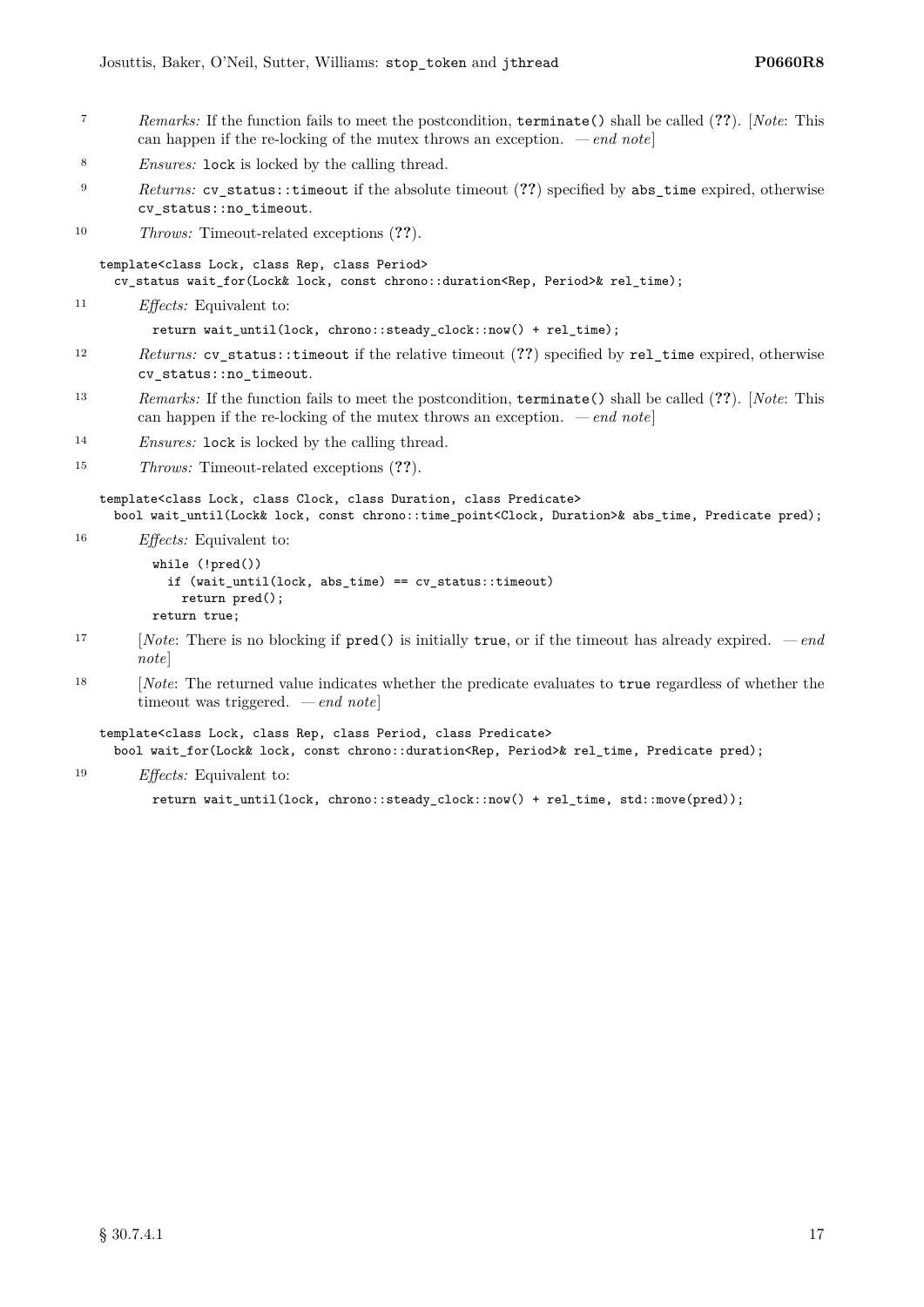### <span id="page-17-0"></span>**30.7.4.2 Interruptable waits [thread.condvarany.interruptwait]**

The following functions ensure to get notified if a stop is requested for the passed stop\_token. In that case they return (returning false if the predicate evaluates to false). [*Note*: Because all signatures here call stop requested(), their calls synchronize with request  $stop()$ .  $-end$  notel

```
template <class Lock, class Predicate>
 bool wait_until(Lock& lock,
                  Predicate pred,
                  stop_token stoken);
```
<sup>1</sup> *Effects:* Registers \*this to get notified when a stop is requested on stoken during this call and then equivalent to:

```
while(!pred() && !stoken.stop_requested()) {
  wait(lock, [&pred, &stoken] {
                return pred() || stoken.stop_requested();
             });
}
return pred();
```
- <sup>2</sup> [*Note*: The returned value indicates whether the predicate evaluated to true regardless of whether a stop was requested. *— end note*]
- <sup>3</sup> *Ensures:* Exception or lock is locked by the calling thread.
- <sup>4</sup> *Remarks:* If the function fails to meet the postcondition, terminate() shall be called (**??**). [*Note*: This can happen if the re-locking of the mutex throws an exception. *— end note*]
- <sup>5</sup> *Throws:* std::bad alloc if memory for the internal data structures could not be allocated, or any exception thrown by pred.

```
template <class Lock, class Clock, class Duration, class Predicate>
 bool wait_until(Lock& lock,
                  const chrono::time_point<Clock, Duration>& abs_time
                  Predicate pred,
                  stop_token stoken);
```
<sup>6</sup> *Effects:* Registers \*this to get notified when a stop is requested on stoken during this call and then equivalent to:

```
while(!pred() && !stoken.stop_requested() && Clock::now() < abs_time) {
  cv.wait_until(lock,
                abs_time,
                [&pred, &stoken] {
                  return pred() || stoken.stop_requested();
                \}):
}
```

```
return pred();
```
- <sup>7</sup> [*Note*: There is no blocking, if pred() is initially true, stoken is not stop possible, a stop was already requested, or the timeout has already expired. *— end note*]
- <sup>8</sup> [*Note*: The returned value indicates whether the predicate evaluates to true regardless of whether the timeout was triggered. *— end note*]
- <sup>9</sup> [*Note*: The returned value indicates whether the predicate evaluated to true regardless of whether the timeout was triggered or a stop was requested. *— end note*]
- <sup>10</sup> *Ensures:* Exception or lock is locked by the calling thread.
- <sup>11</sup> *Remarks:* If the function fails to meet the postcondition, terminate() shall be called (**??**). [*Note*: This can happen if the re-locking of the mutex throws an exception. *— end note*]
- <sup>12</sup> *Throws:* std::bad\_alloc if memory for the internal data structures could not be allocated, any timeout-related exception (**??**), or any exception thrown by pred.

```
template <class Lock, class Rep, class Period, class Predicate>
 bool wait for(Lock& lock,
                const chrono::duration<Rep, Period>& rel_time,
                Predicate pred,
```